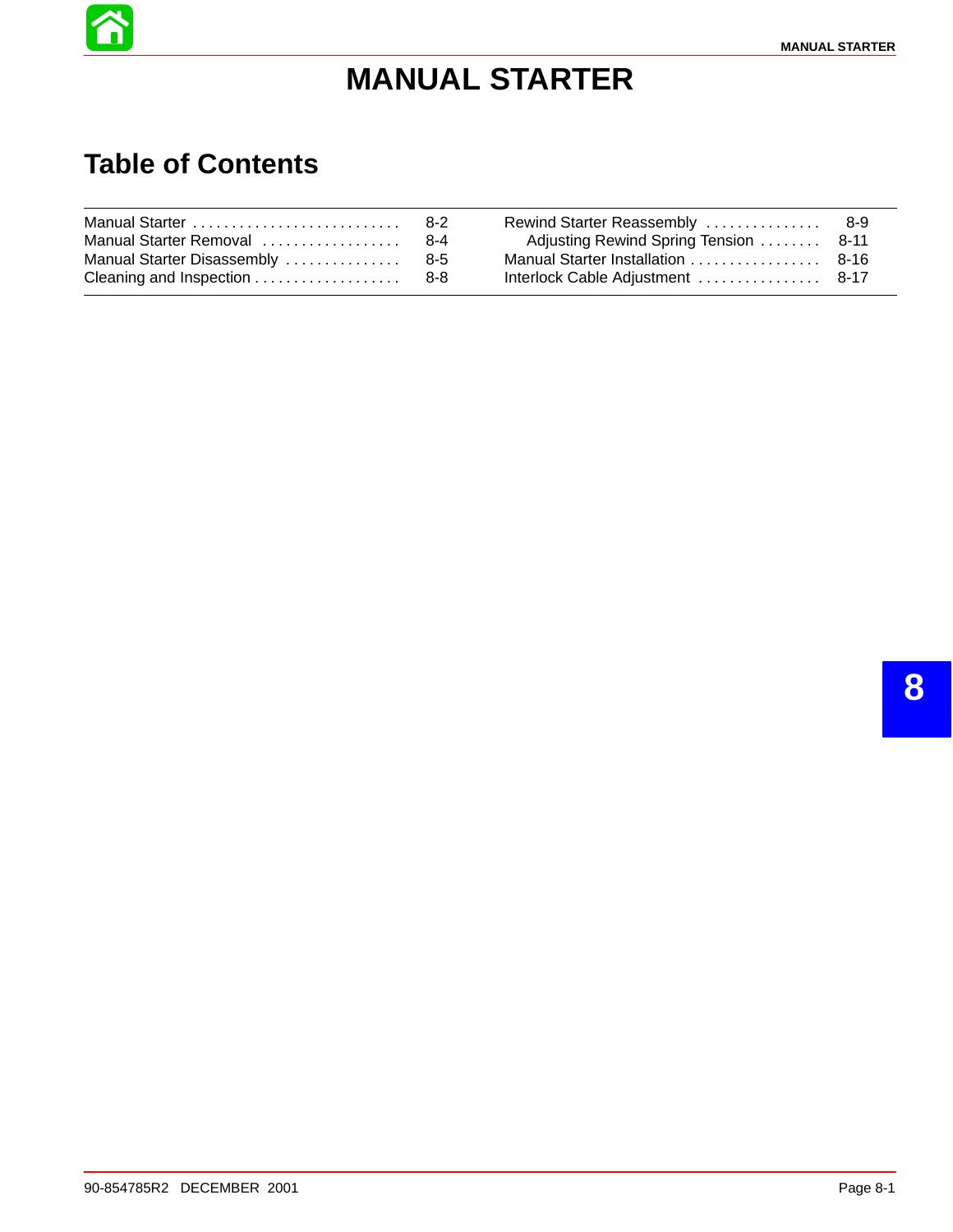

# **MANUAL STARTER**



**95** <sup>2</sup> 2-4-C Marine Lubricant with Teflon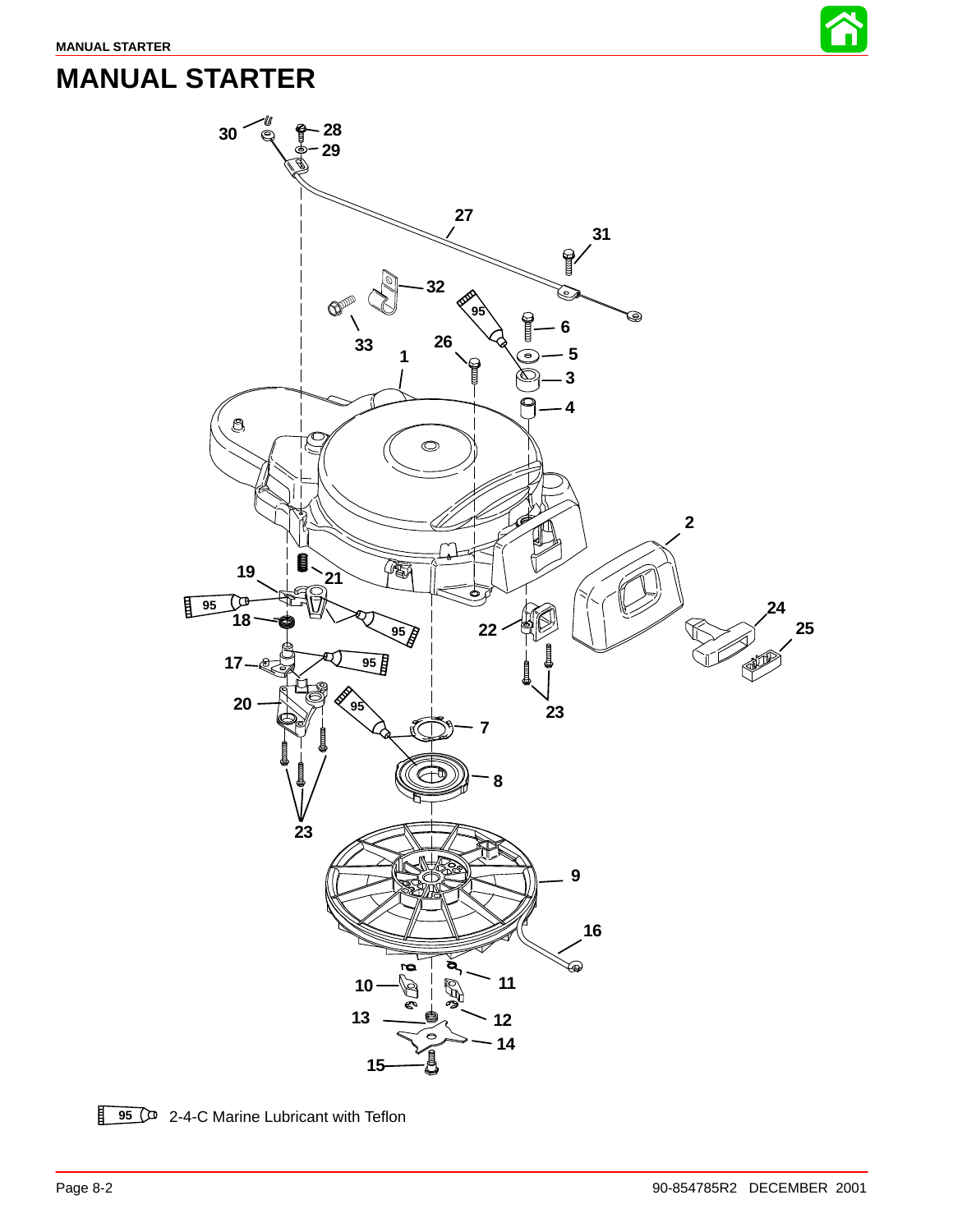

# **MANUAL STARTER**

| REF.                     |                |                         |             | <b>TORQUE</b> |                |  |
|--------------------------|----------------|-------------------------|-------------|---------------|----------------|--|
| NO.                      | QTY.           | <b>DESCRIPTION</b>      | Ib. in.     | Ib. ft.       | N·m            |  |
| $\overline{\phantom{0}}$ | $\mathbf{1}$   | RECOIL STARTER ASSEMBLY |             |               |                |  |
| 1                        | $\mathbf{1}$   | <b>RECOIL HOUSING</b>   |             |               |                |  |
| $\overline{2}$           | $\mathbf{1}$   | <b>SEAL</b>             |             |               |                |  |
| $\mathbf{3}$             | $\mathbf{1}$   | <b>ROLLER</b>           |             |               |                |  |
| 4                        | 1              | <b>BUSHING</b>          |             |               |                |  |
| 5                        | $\mathbf{1}$   | <b>WASHER</b>           |             |               |                |  |
| 6                        | $\mathbf{1}$   | <b>SCREW (M6 x 30)</b>  | 70          |               | 8.0            |  |
| $\overline{7}$           | $\mathbf{1}$   | <b>LOCKWASHER</b>       |             |               |                |  |
| 8                        | $\mathbf{1}$   | <b>SPRING</b>           |             |               |                |  |
| $\boldsymbol{9}$         | $\mathbf 1$    | <b>STARTER SHEAVE</b>   |             |               |                |  |
| 10                       | $\overline{2}$ | CAM                     |             |               |                |  |
| 11                       | $\overline{2}$ | <b>SPRING</b>           |             |               |                |  |
| 12                       | $\overline{2}$ | <b>RETAINING RING</b>   |             |               |                |  |
| 13                       | $\mathbf{1}$   | <b>SPRING</b>           |             |               |                |  |
| 14                       | $\mathbf 1$    | CAM                     |             |               |                |  |
| 15                       | $\mathbf{1}$   | <b>SCREW (1/4-20)</b>   | 135         |               | 15.3<br>5      |  |
| 16                       | $\mathbf{1}$   | <b>STARTER CORD</b>     |             |               |                |  |
| 17                       | $\mathbf{1}$   | <b>CAM</b>              |             |               |                |  |
| 18                       | $\mathbf{1}$   | <b>SPRING</b>           |             |               |                |  |
| 19                       | $\mathbf{1}$   | <b>INTERLOCK LEVER</b>  |             |               |                |  |
| 20                       | $\mathbf 1$    | <b>RETAINER</b>         |             |               |                |  |
| 21                       | $\mathbf{1}$   | <b>SPRING</b>           |             |               |                |  |
| 22                       | $\mathbf 1$    | <b>BUSHING</b>          |             |               |                |  |
| 23                       | 5              | SCREW (10-16 x 1)       |             | Drive Tight   |                |  |
| 24                       | $\mathbf{1}$   | <b>HANDLE</b>           |             |               |                |  |
| 25                       | $\mathbf{1}$   | <b>RETAINER</b>         |             |               |                |  |
| 26                       | $\overline{4}$ | SCREW (M6 x 25)         | 60          |               | 7.0            |  |
| 27                       | $\mathbf{1}$   | <b>INTERLOCK CABLE</b>  |             |               |                |  |
| 28                       | $\mathbf{1}$   | SCREW (10-16 x .625)    | Drive Tight |               |                |  |
| $\overline{29}$          | $\overline{1}$ | <b>WASHER</b>           |             |               |                |  |
| 30                       | $\mathbf{1}$   | <b>COTTER PIN</b>       |             |               |                |  |
| 31                       | $\mathbf{1}$   | <b>SCREW (M5 x 16)</b>  | 33.6        |               | $\overline{4}$ |  |
| 32                       | $\mathbf{1}$   | <b>J-CLIP</b>           |             |               |                |  |
| 33                       | $\mathbf{1}$   | SCREW (M6 x 16)         |             |               |                |  |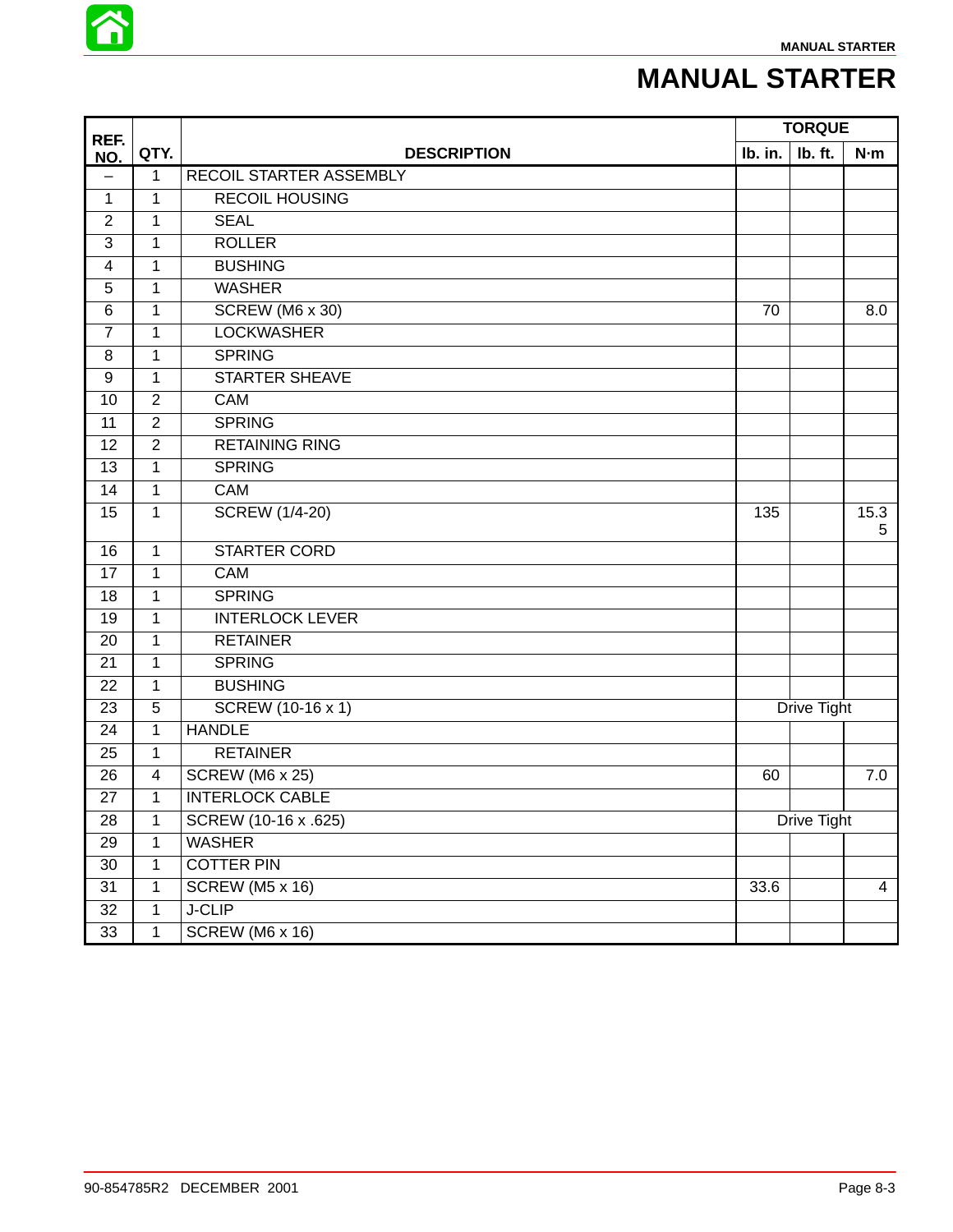

### <span id="page-3-0"></span>**Manual Starter Removal**

1. Remove the adjustment screw from the rewind housing. Remove the retaining clip from the start interlock. Remove the interlock cable.



- **a -** Retaining Clip
- **b -** Adjustment Screw
- 2. Remove screws and manual starter.



**a -** Screws (4) - M6x25 **b -** Manual Starter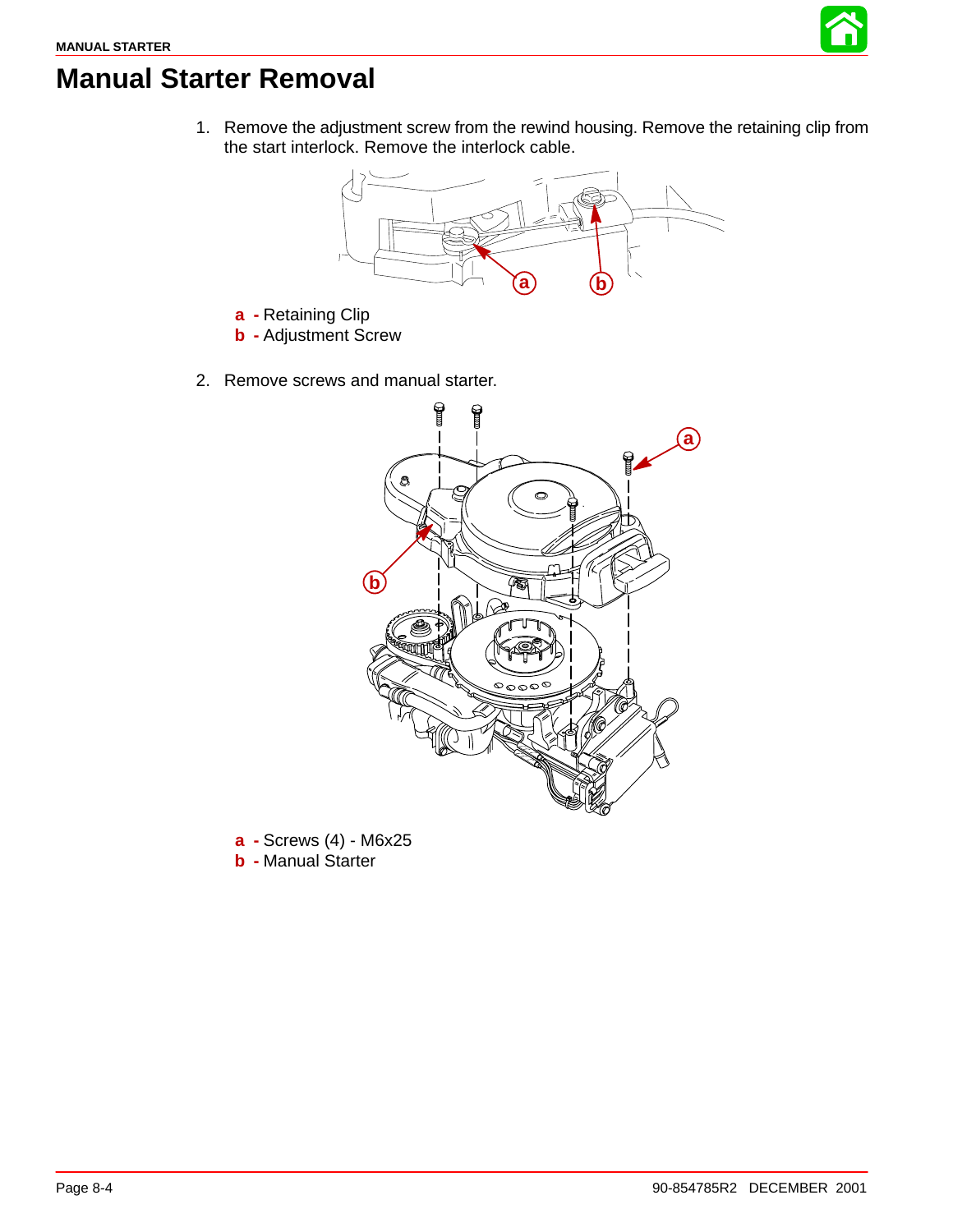## **Manual Starter Disassembly**

#### **WARNING**

**When disassembling and reassembling rewind starter, SAFETY GLASSES must be worn in case rewind spring uncoils out of the housing.**

1. Remove cam retainer.



- **a -** Screws (3) 10-16x.625 (1/4 in. Hex)
- **b -** Cam Retainer
- 2. Remove cam, interlock lever, and springs.



- **a -** Cam
- **b -** Spring (Cam)
- **c -** Interlock Lever
- **d -** Spring (Interlock Lever)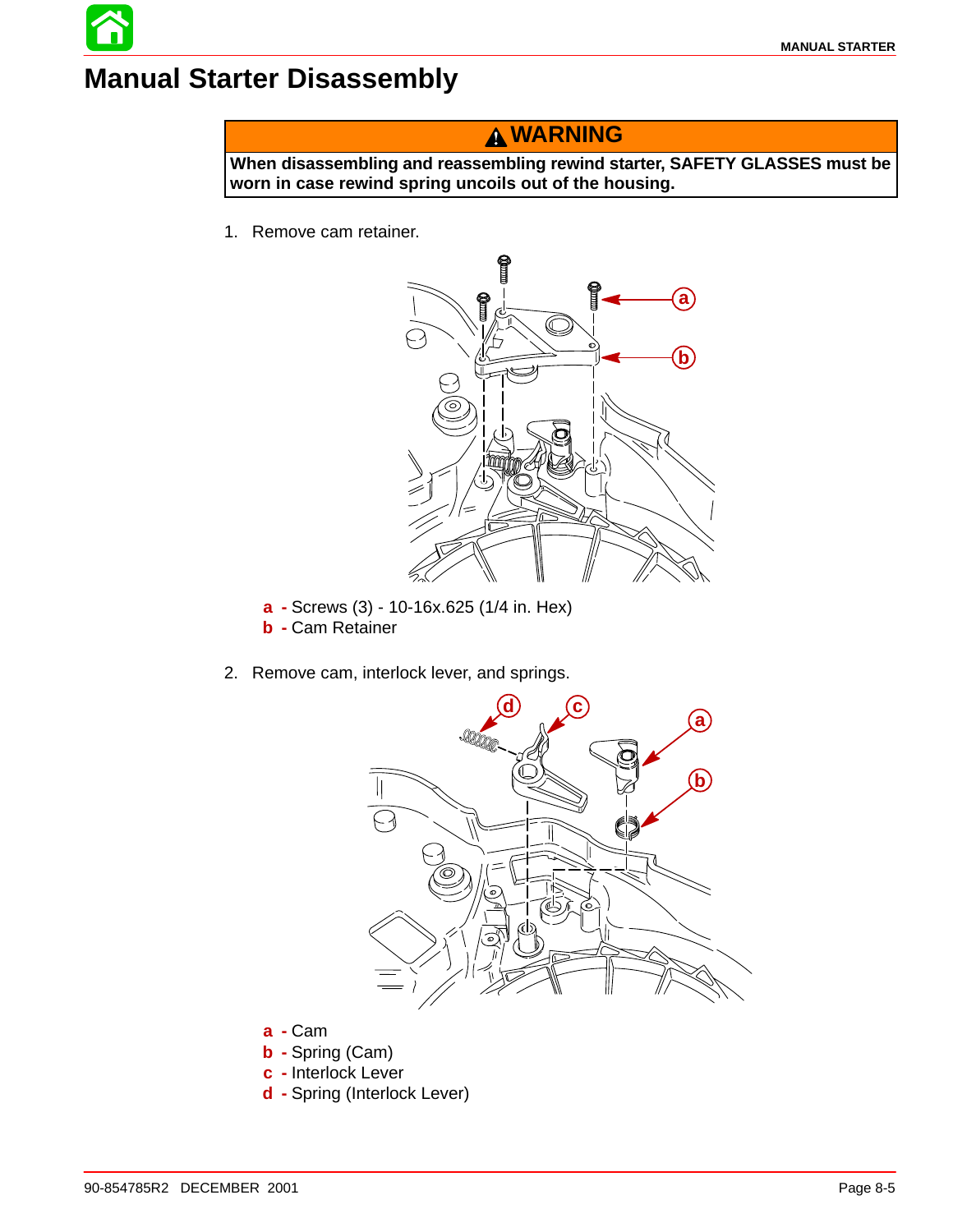

3. Pull starter rope handle out from rewind starter about 1 ft. (30.5cm) and tie a overhand knot at this point to prevent rope from being pulled back into rewind starter.



4. Untie the knot in the starter rope handle. Untie knot in starter rope (from previous step). Release starter rope to allow rewind spring to unwind.



**a -** Knot

5. Remove cam.



- **a -** Screw
- **b -** Cam
- **c -** Spring
- **d -** Starter Sheave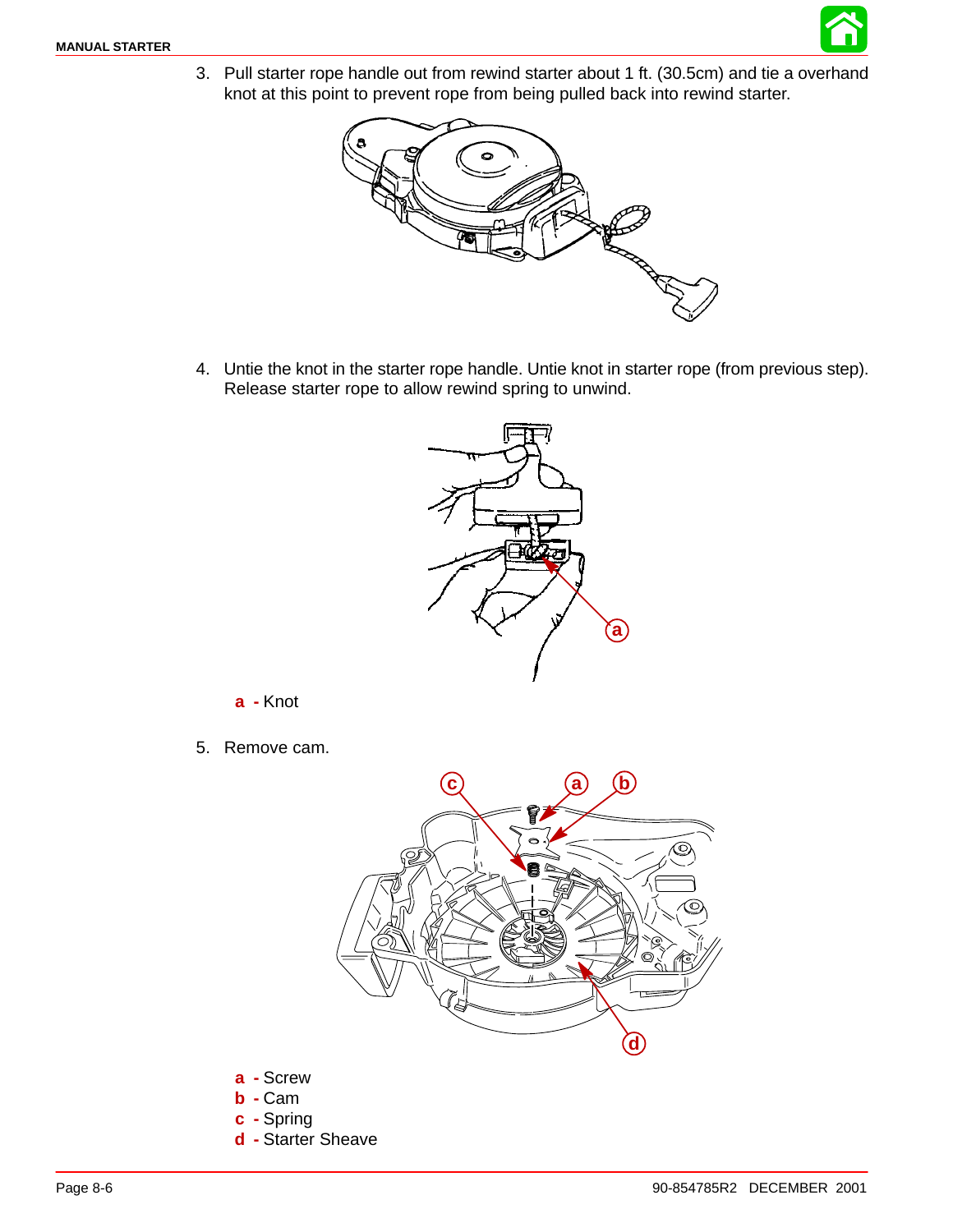6. Remove starter sheave assembly from recoil housing.



- **a -** Starter Sheave Assembly
- **b -** Recoil Housing
- 7. Remove rope from starter sheave assembly.
- 8. Remove springwasher and spring assembly from starter sheave.



- **a -** Springwasher
- **b -** Spring Assembly
- **c -** Starter Sheave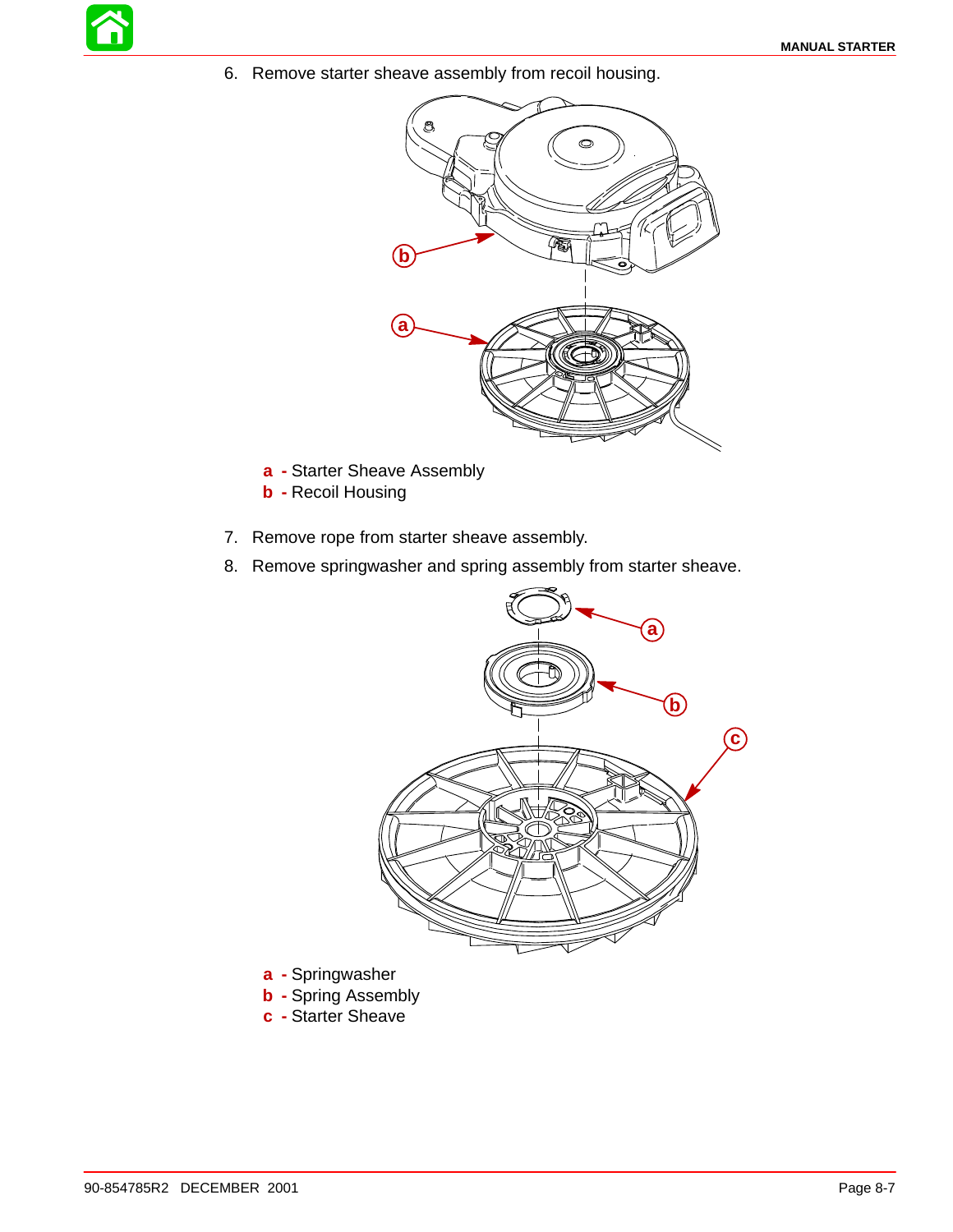

9. Remove retaining rings, pawls, and springs from starter sheave.



- **a -** Retaining Rings (2)
- **b -** Pawls (2)
- **c -** Springs (2)

## **Cleaning and Inspection**

- 1. Clean components in solvent and dry with compressed air.
- 2. Inspect rewind spring for kinks, burrs, corrosion of breakage.
- 3. Inspect starter sheave, rope guide and starter housing for nicks, grooves, cracks, wear or distortion, especially area of rope travel.
- 4. Inspect bushing, starter drive pawl and spring for wear or damage.
- 5. Inspect starter rope for wear.
- 6. Replace components as necessary.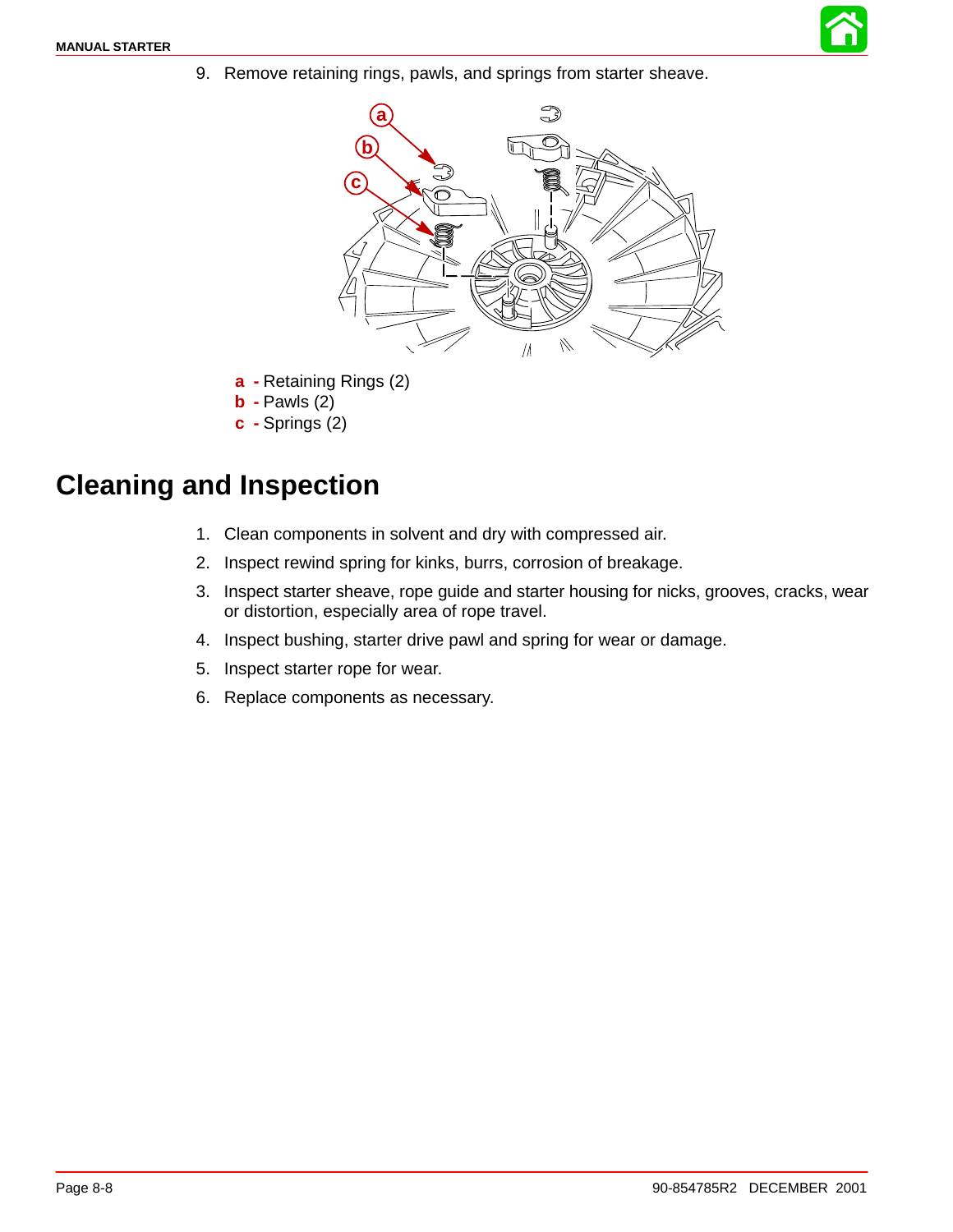## **Rewind Starter Reassembly**

#### **WARNING**

**When reassembling rewind starter, SAFETY GLASSES must be worn in case rewind spring uncoils out of the housing.**

1. Install springs, pawls, and retaining rings onto starter sheave.



- **b -** Pawls (2)
- **c -** Retaining Rings (2)





- **a -** Spring Assembly
- **b -** Springwasher
- **c -** Starter Sheave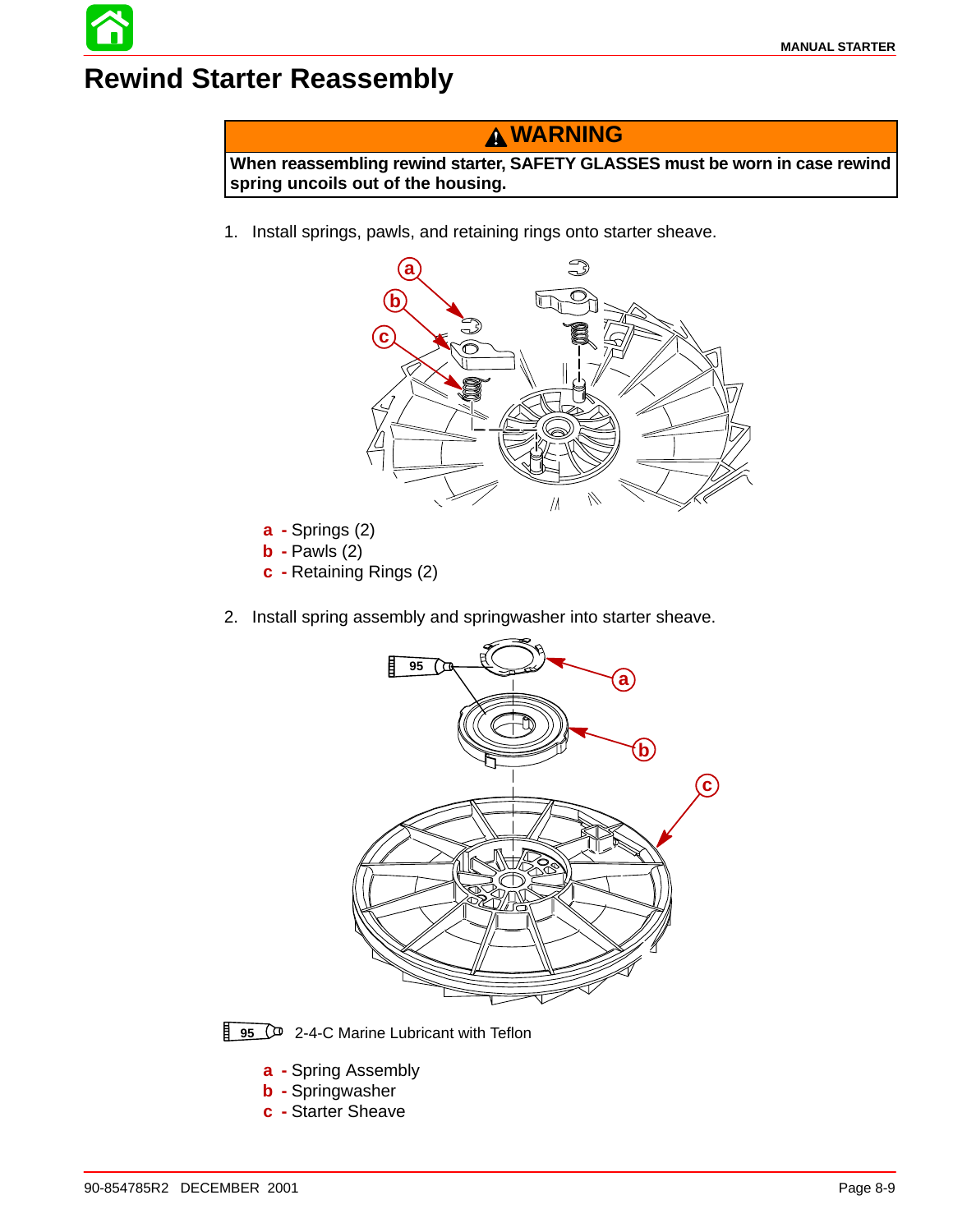

3. Install starter sheave assembly into recoil housing.

**NOTE:** Looped end of spring must engage "V" notch in hub of starter housing.



- **a -** Recoil Housing
- **b** Starter Sheave Assembly
- **c -** Looped End of Spring
- 4. Secure cam and starter sheave assembly to recoil housing.

**NOTE:** Cam should have "x" facing up.



135 lb. in. (15.5 N·m)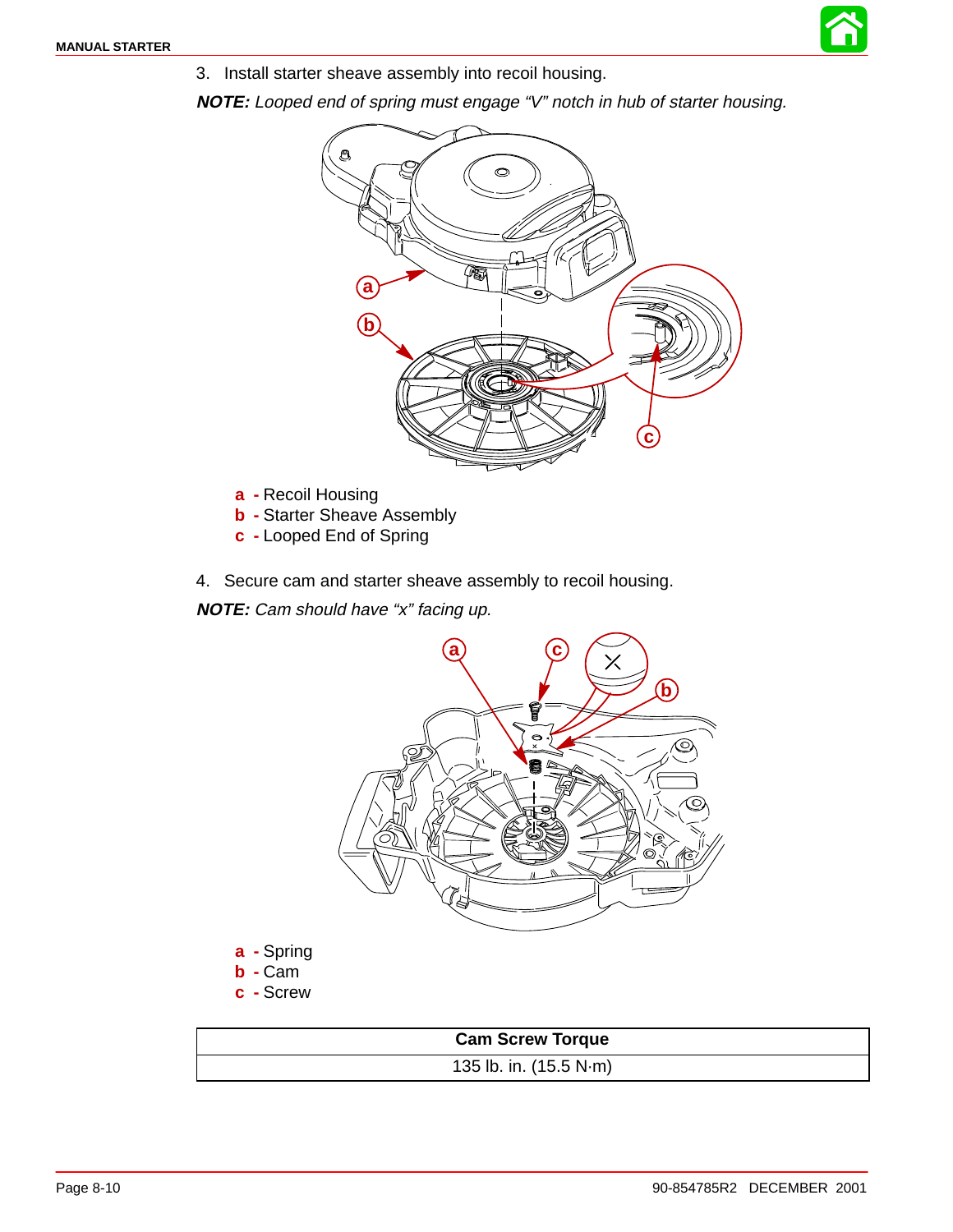#### **Adjusting Rewind Spring Tension**

1. Rotate sheave counterclockwise until it stops (coil is bound).



2. Back sheave off until rope hole in sheave aligns with rope bushing.

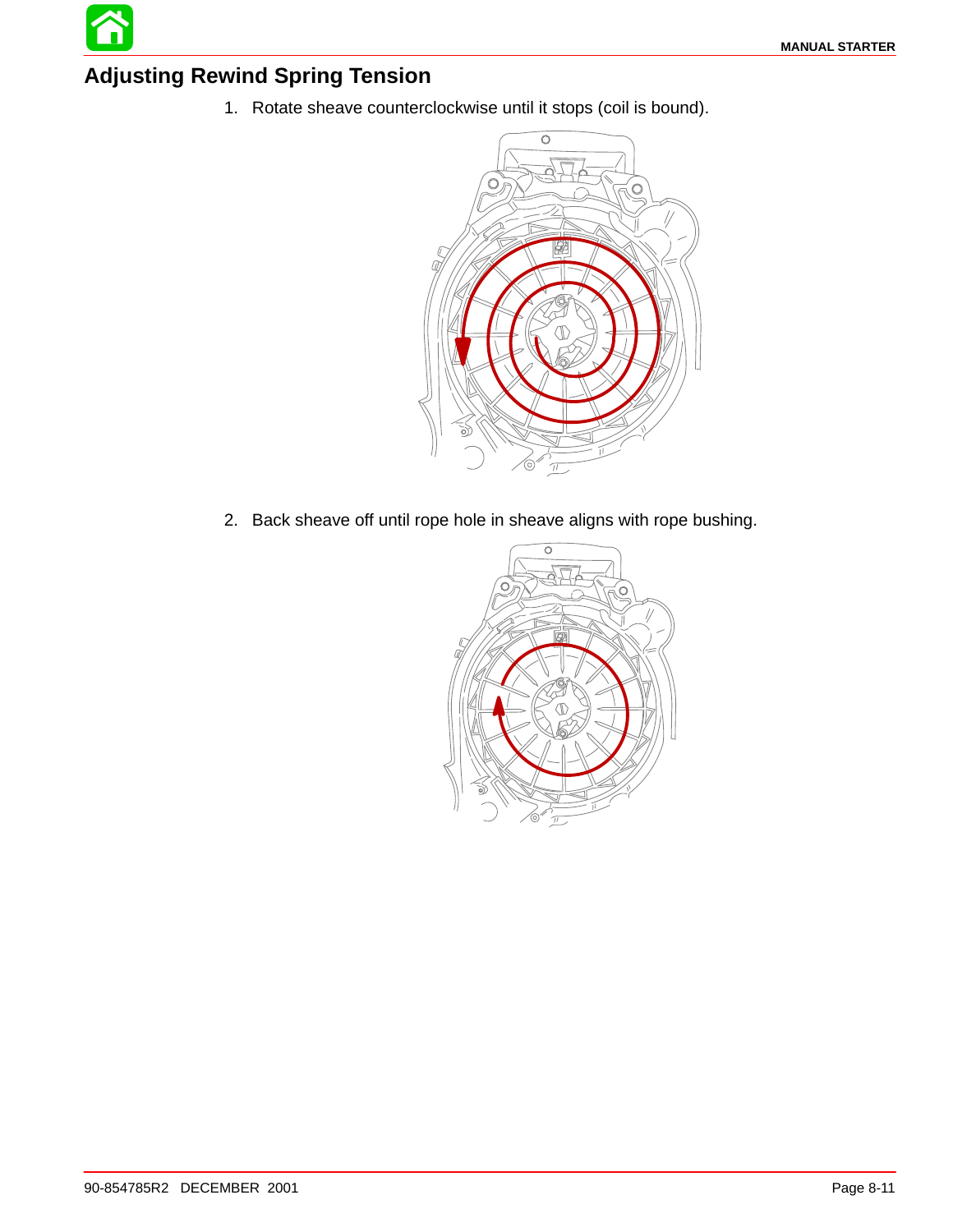

**IMPORTANT: Never back off sheave less than one full turn.**



- **a -** Rope Guide Hole
- **b -** Knot Recess
- 4. Thread starter rope through rope guide, starter housing, and starter sheave. Tie knot in end of rope and place knot into recess.



**a -** Starter Rope **b -** Knot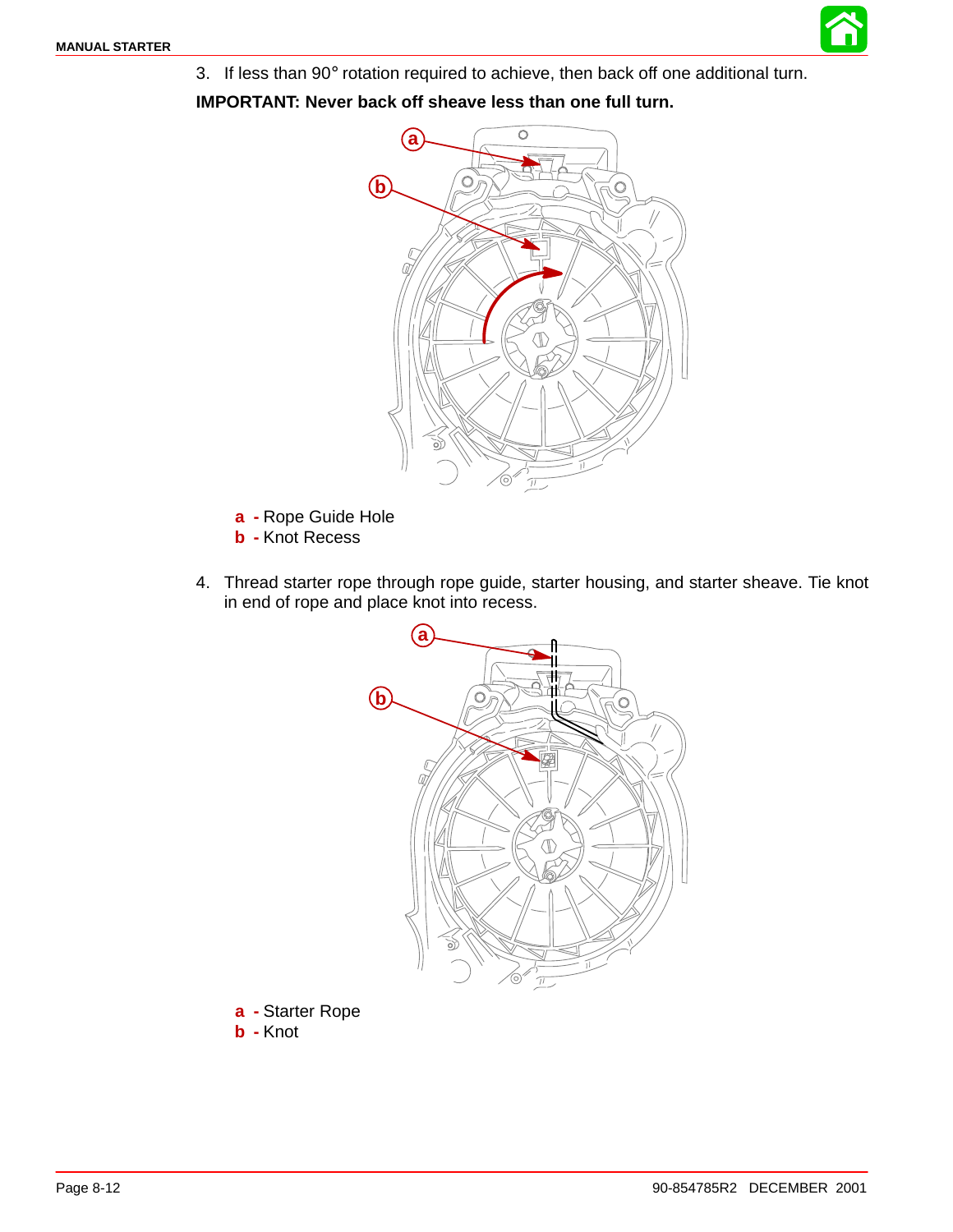5. Allow starter rope to pull back into rewind starter until about 1 ft. (30.5cm) of rope is left. Tie a overhand knot at this point to prevent rope from being pulled back into rewind starter.



- 6. Route starter rope through starter handle. Tie a knot into end of rope and secure in rope retainer.
- 7. Untie overhand knot from step 5.



- **a -** Starter Rope
- **b -** Starter Handle
- **c -** Retainer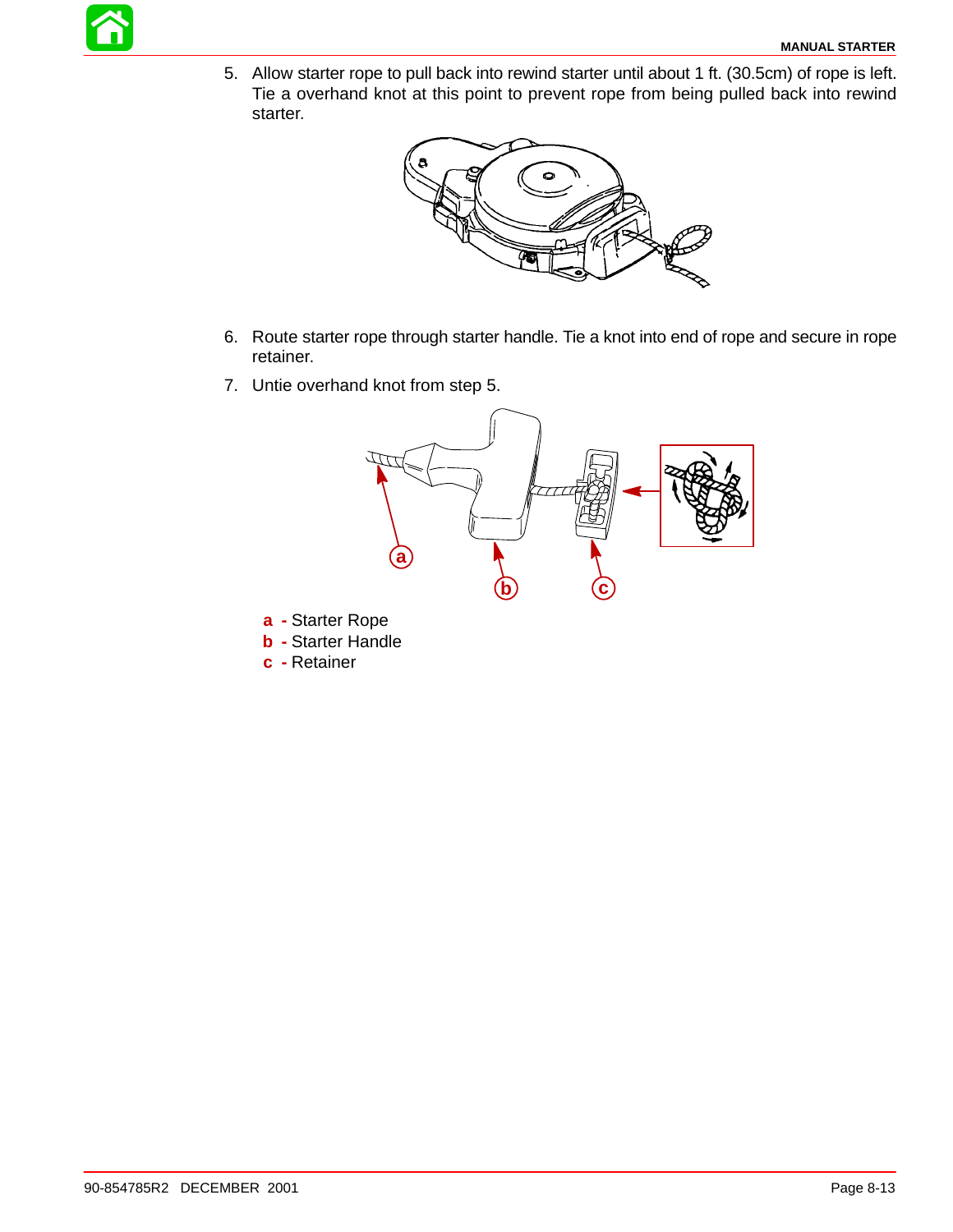

8. Install springs, interlock lever, and cam.

**IMPORTANT: Interlock lever spring should be installed with squared end of spring seated on interlock lever.**



卙 **95**  $\circ$  2-4-C Marine Lubricant with Teflon

- **a -** Spring (Interlock Lever)
- **b -** Squared End of Spring
- **c -** Interlock Lever
- **d -** Spring (Cam)
- **e -** Cam

**IMPORTANT: Cam spring ends should be seated on recoil housing and cam boss. Spring tension should be noticeable when turning cam clockwise.**



56721

- **a -** Spring (Cam)
- **b -** Recoil Housing
- **c -** Cam Boss (Hidden)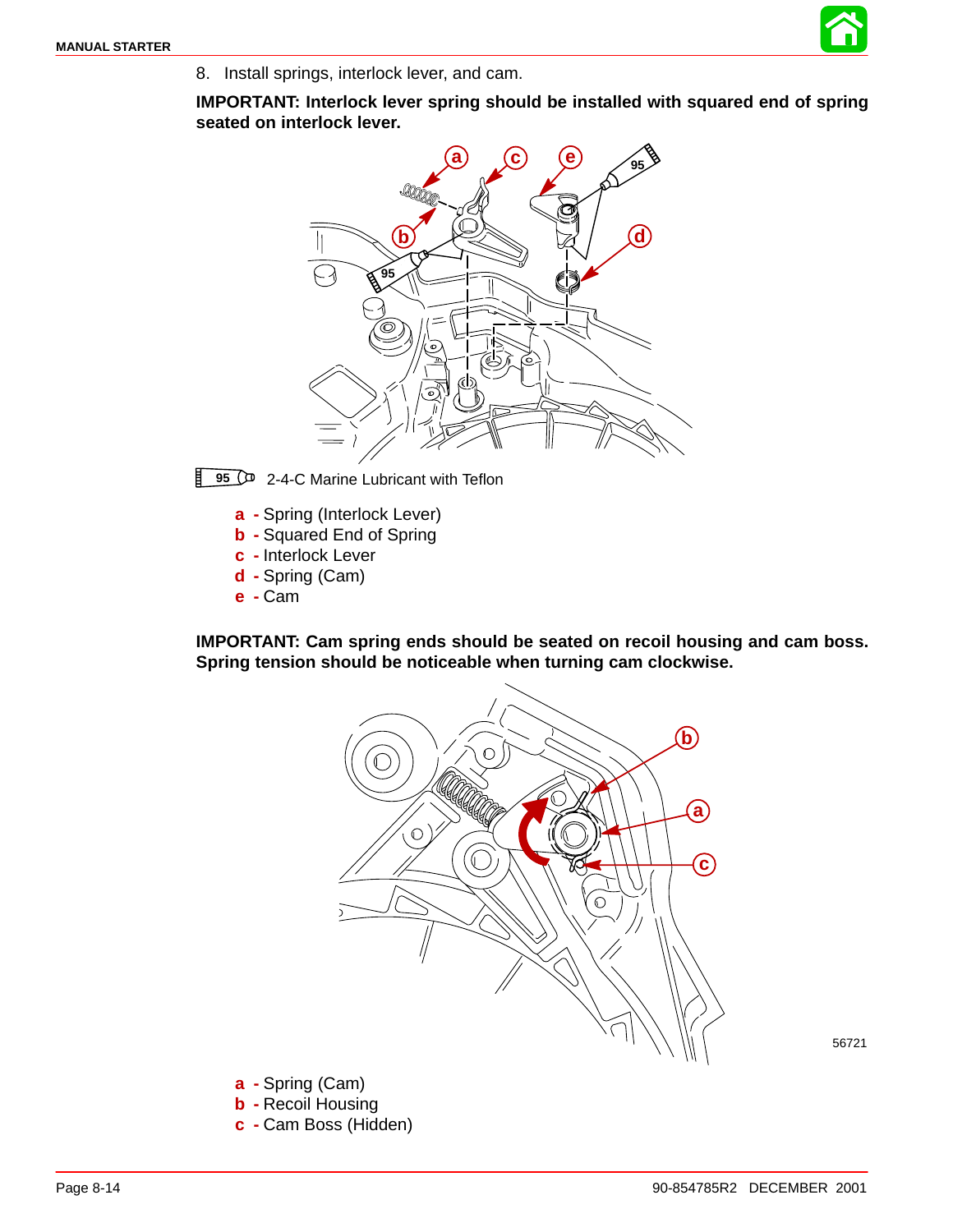9. Install cam retainer. Drive screws tight.

**NOTE:** Cam should be held with some preload until retainer is seated.



- **a -** Cam Retainer
- **b -** Cam
- **c -** Screws (3) 10-16x.625 Drive Tight

**NOTE:** Hold interlock lever back and check the operation of the rewind and rewind tension before installation.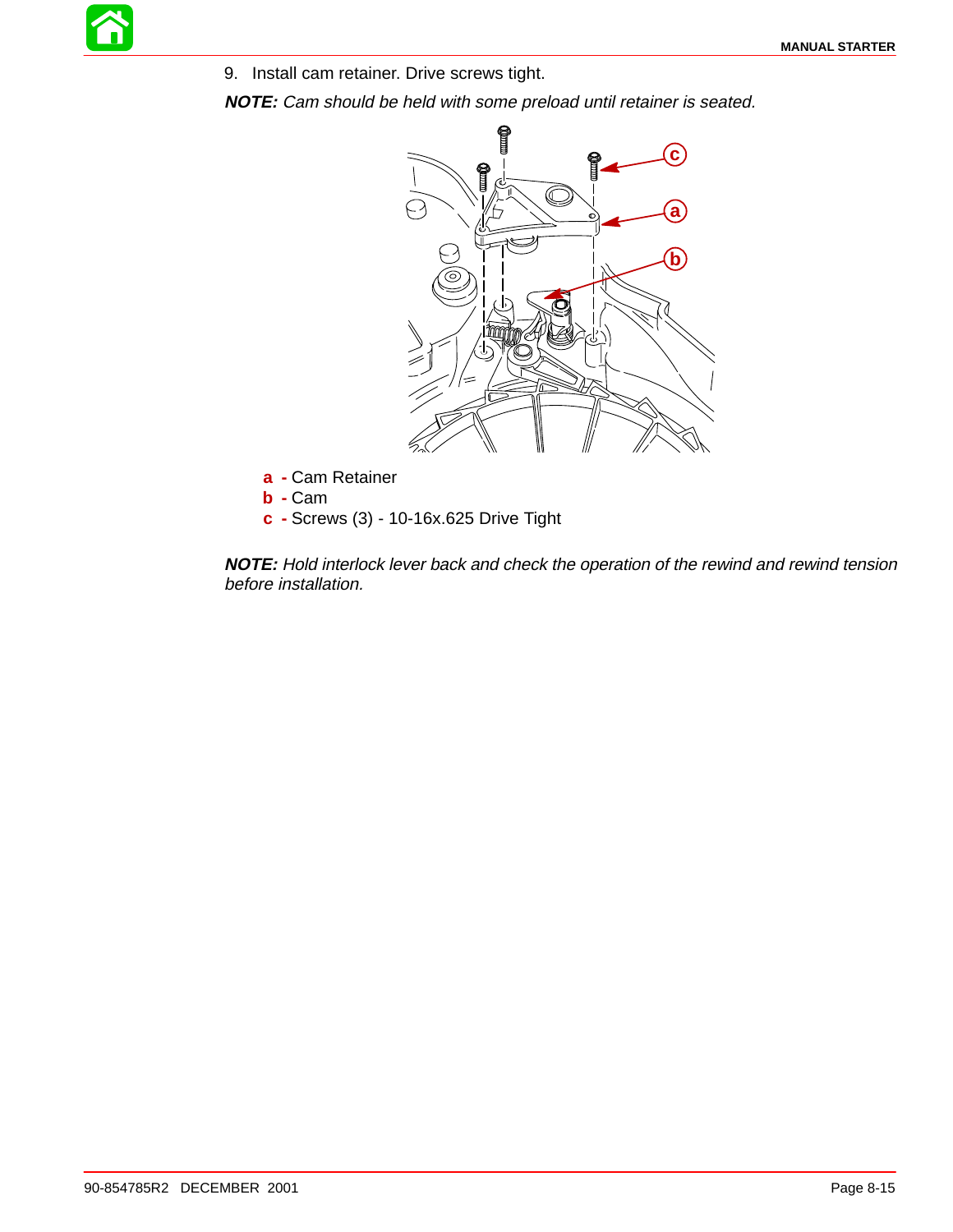

# **Manual Starter Installation**

1. Secure manual starter with screws.



- **a -** Screws (4) M6x25
- **b -** Manual Starter



- 2. Install interlock cable onto cam boss and secure with retaining clip.
- 3. Secure interlock cable to rewind housing with adjustment screw.

**NOTE:** Interlock cable should be adjusted after installation. Refer to interlock cable adjustment procedures.



- **a -** Retaining Clip
- **b -** Adjustment Screw